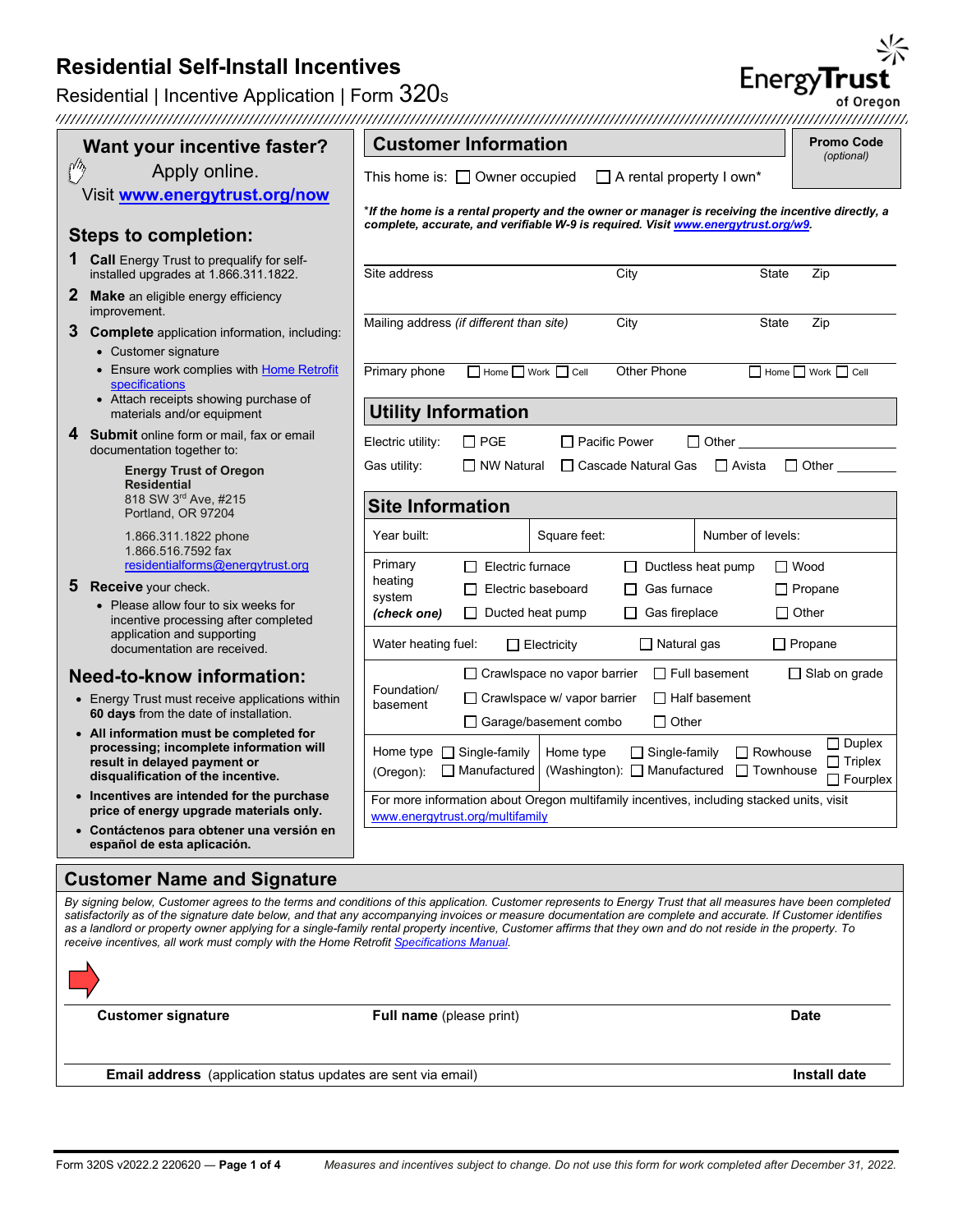# EnergyTrust of Oregon

Residential | Incentive Application | Form 320s<br>of Oregon control and the United States of Oregon control and the United States of Oregon control and the United States of Oregon control and the United States of Oregon cont

| Insulation Incentives For professionally installed projects, apply online or use Form 320C-WX. Oregon residences must<br>be primarily heated by Portland General Electric, Pacific Power, NW Natural, Cascade Natural Gas or Avista. Washington<br>residences must be primarily heated by NW Natural.                                                                                                                                                                                                 |                                                                                                                                                                                                                                                                                                                                                                                                                                                                                                                                          |                        |           |                  |                |         |                          |                      |            |        |  |
|-------------------------------------------------------------------------------------------------------------------------------------------------------------------------------------------------------------------------------------------------------------------------------------------------------------------------------------------------------------------------------------------------------------------------------------------------------------------------------------------------------|------------------------------------------------------------------------------------------------------------------------------------------------------------------------------------------------------------------------------------------------------------------------------------------------------------------------------------------------------------------------------------------------------------------------------------------------------------------------------------------------------------------------------------------|------------------------|-----------|------------------|----------------|---------|--------------------------|----------------------|------------|--------|--|
| Attic, wall and floor insulation projects are available at an increased incentive amount for income-qualifed Oregon residents through Savings Within<br>Reach. Visit www.energytrust.org/savingswithinreach for more details.                                                                                                                                                                                                                                                                         |                                                                                                                                                                                                                                                                                                                                                                                                                                                                                                                                          |                        |           |                  |                |         |                          |                      |            |        |  |
| <b>Insulation</b>                                                                                                                                                                                                                                                                                                                                                                                                                                                                                     | <b>Max</b>                                                                                                                                                                                                                                                                                                                                                                                                                                                                                                                               | <b>Insulate</b>        | Quantity  | <b>Beginning</b> | <b>Ending</b>  | Cavity  | <b>Installed</b><br>cost | Incentive per sq. ft |            |        |  |
| type <sup>1</sup>                                                                                                                                                                                                                                                                                                                                                                                                                                                                                     | beginning<br>R-value                                                                                                                                                                                                                                                                                                                                                                                                                                                                                                                     | to:                    | installed | R-value          | <b>R-value</b> | filled? |                          | Oregon               | Washington | Rental |  |
| Knee wall:<br>2x4 cavities                                                                                                                                                                                                                                                                                                                                                                                                                                                                            | $R-4$                                                                                                                                                                                                                                                                                                                                                                                                                                                                                                                                    | R-15 or<br>fill cavity | sq.ft.    | R-               | $R -$          | ◻       | \$                       | \$.30                | \$.75      | \$.50  |  |
| Knee wall:<br>2x6 cavities                                                                                                                                                                                                                                                                                                                                                                                                                                                                            | $R-4$                                                                                                                                                                                                                                                                                                                                                                                                                                                                                                                                    | R-21 or<br>fill cavity | sq.ft.    | R-               | R-             | ◻       | \$                       | \$.30                | \$.75      | \$.50  |  |
| Maximum wall insulation incentive for Oregon owner-occupied single-family residences heated with gas is \$150. Attic insulation must be R-19<br>or higher in order for knee wall insulation to be eligible.                                                                                                                                                                                                                                                                                           |                                                                                                                                                                                                                                                                                                                                                                                                                                                                                                                                          |                        |           |                  |                |         |                          |                      |            |        |  |
| Attic                                                                                                                                                                                                                                                                                                                                                                                                                                                                                                 | $R-11$                                                                                                                                                                                                                                                                                                                                                                                                                                                                                                                                   | R-38                   | sq.ft.    | $R -$            | $R -$          |         | \$                       | \$.25                | \$.75      | \$.50  |  |
| Attic limited-<br>time bonus<br>(installed<br>$6/1/22 -$<br>10/31/22)*                                                                                                                                                                                                                                                                                                                                                                                                                                | $R-11$                                                                                                                                                                                                                                                                                                                                                                                                                                                                                                                                   | R-38                   | sq.ft.    | R-               | $R -$          |         | \$                       | \$1.25               | \$.75      | \$1.25 |  |
| Floor                                                                                                                                                                                                                                                                                                                                                                                                                                                                                                 | $R-0$                                                                                                                                                                                                                                                                                                                                                                                                                                                                                                                                    | R-30 or<br>fill cavity | sq.ft.    | R-               | $R -$          | □       | \$                       | \$.30                | \$.75      | \$.40  |  |
| Maximum floor insulation incentive for owner-occupied Oregon single-family residences heated with gas is \$150 and application must also<br>include a qualifying attic insulation upgrade unless the site is a manufactured home.                                                                                                                                                                                                                                                                     |                                                                                                                                                                                                                                                                                                                                                                                                                                                                                                                                          |                        |           |                  |                |         |                          |                      |            |        |  |
| *Manufactured homes are not eligible for attic, wall, knee wall or rim joist insulation incentives. All exterior wall surfaces must be insulated to qualify for<br>wall insulation. Attic insulation must be R-19 or higher for knee wall insulation to be eligible for an incentive. Attic insulation must be installed between<br>June 1, 2022 and October 31, 2022 and installed in Oregon to be eligible for limited-time bonus and cannot be combined with other attic insulation<br>incentives. |                                                                                                                                                                                                                                                                                                                                                                                                                                                                                                                                          |                        |           |                  |                |         |                          |                      |            |        |  |
| Smart Thermostat Incentive Oregon residences must be primarily heated by PGE, Pacific Power, NW Natural,<br>Cascade Natural Gas or Avista. Washington residences must be primarily heated by NW Natural.                                                                                                                                                                                                                                                                                              |                                                                                                                                                                                                                                                                                                                                                                                                                                                                                                                                          |                        |           |                  |                |         |                          |                      |            |        |  |
| <b>Upgrade type</b>                                                                                                                                                                                                                                                                                                                                                                                                                                                                                   | <b>Requirements</b><br>Incentive amount                                                                                                                                                                                                                                                                                                                                                                                                                                                                                                  |                        |           |                  |                |         |                          |                      |            |        |  |
| $\blacksquare$ Smart<br>⊔                                                                                                                                                                                                                                                                                                                                                                                                                                                                             | Residence must be primarily heated by an electric furnace, gas furnace, or ducted heat pump if<br>located in Oregon and purchased after January 1, 2022. Residence must be primarily heated by a<br>gas furnace if located in Washington. Thermostat must be connected to the internet through a Wi-Fi<br>\$80<br>thermostat<br>network and configured with the home's location. Visit www.energytrust.org/thermostat for eligible<br>models. Cannot be combined with other Energy Trust controls incentives or smart thermostat offers. |                        |           |                  |                |         |                          |                      |            |        |  |
|                                                                                                                                                                                                                                                                                                                                                                                                                                                                                                       |                                                                                                                                                                                                                                                                                                                                                                                                                                                                                                                                          | Manufacturer:          |           |                  |                |         | Installed Cost \$        |                      |            |        |  |
| <b>Thermostat</b>                                                                                                                                                                                                                                                                                                                                                                                                                                                                                     |                                                                                                                                                                                                                                                                                                                                                                                                                                                                                                                                          | Model Name:            |           |                  |                |         | Model #:                 |                      |            |        |  |

#### **Outdoor Hot Tub/Spa Cover Incentive** *Residence must be located in Oregon. Spa must be heated by electricity provided by PGE or Pacific Power.*

| <b>Upgrade type</b><br><b>Requirements</b> |                                                                                                                                                                                                |                        |                 | Incentive amount  |       |                    |  |
|--------------------------------------------|------------------------------------------------------------------------------------------------------------------------------------------------------------------------------------------------|------------------------|-----------------|-------------------|-------|--------------------|--|
| Outdoor<br>spa cover                       | Spa must be located outdoors. Spa cover with air chambers must be at least 2 inches thick<br>\$100<br>at all points; spa cover with a foam core must be at least 3 inches thick at all points. |                        |                 |                   |       |                    |  |
| Manufacturer:                              |                                                                                                                                                                                                | Model (if applicable): |                 | Purchase date:    |       | Purchase price: \$ |  |
| Foam density:                              | $\Box$ 1.5 lbs                                                                                                                                                                                 | $\Box$ 2.0 lbs         | $\Box$ Airframe | Insulated hinge?: | □ Yes | $\square$ No       |  |

Form 320S v2022.2 220620 ― **Page 2 of 4** *Measures and incentives subject to change. Do not use this form for work completed after December 31, 2022.*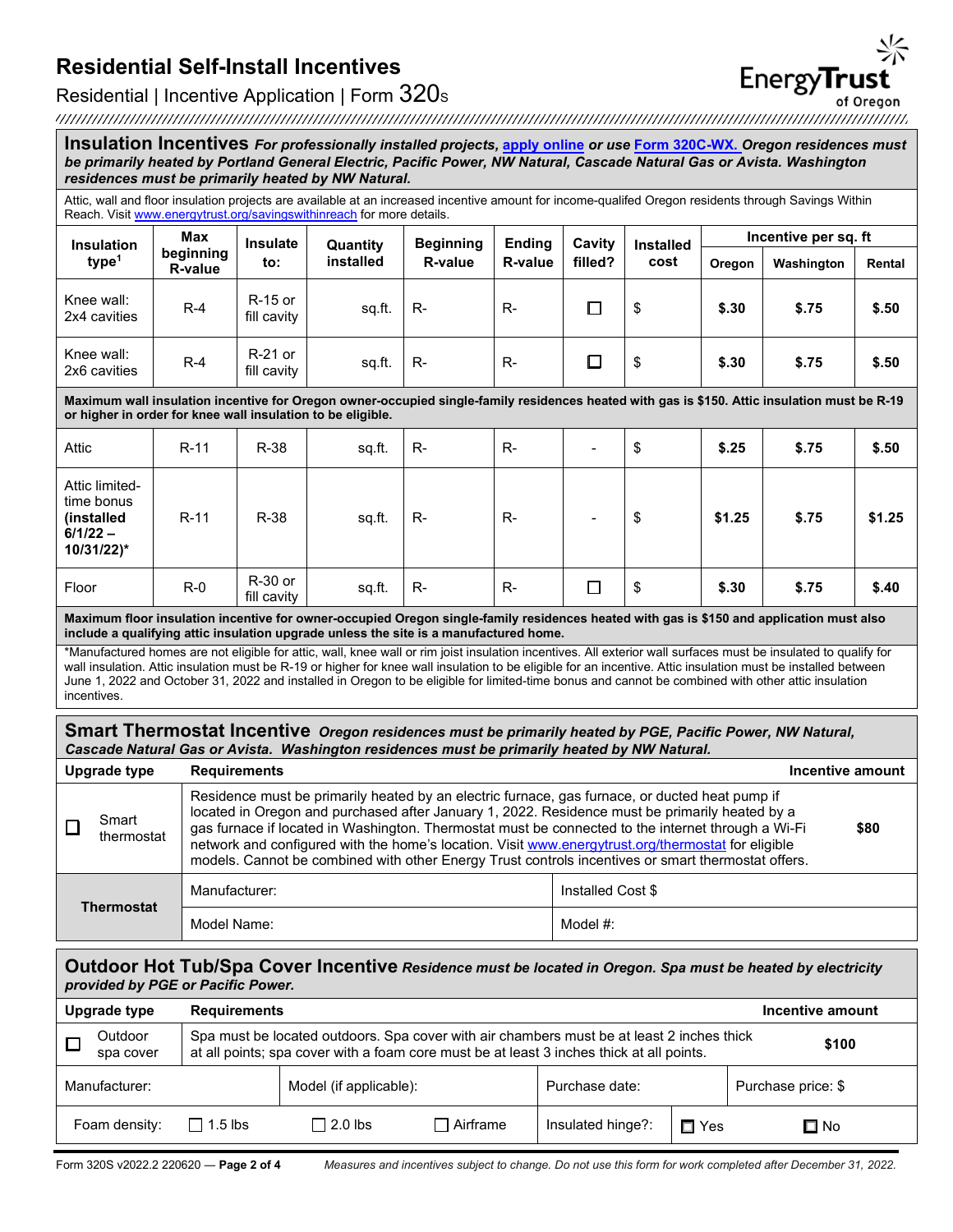## Residential | Incentive Application | Form 320s

#### **Insulation Self-Install Checklists**

**Self-installed insulation is selected randomly for work quality verification before incentives are paid. Energy Trust will contact customers for scheduling. These checklists serve as reference guides only. Please refer to the Specifications Manual at www.energytrust.org/manual for additional information and clarification. Specific reference sections are noted in italics.**

|              | <b>Attic Insulation Self-Install Checklist</b>                                                                                                          | <b>Floor Insulation Self-Install Checklist</b> |                                                                                                                          |  |  |
|--------------|---------------------------------------------------------------------------------------------------------------------------------------------------------|------------------------------------------------|--------------------------------------------------------------------------------------------------------------------------|--|--|
| ப            | Determine if storage or human contact areas are present. IN 1.9                                                                                         | ப                                              | Determine the intended conditioned spaces<br>and location of air and thermal boundaries.<br>UN 2.8                       |  |  |
| ⊡            | Install baffles at eave vents, heat-producing fixtures, flues and chimneys. AT 1.3<br>and $1.5$                                                         | $\square$                                      | Remove debris from the crawlspace. UN 1.1                                                                                |  |  |
| ◻            | Dams shall be installed at interior accesses and where insulation is at different<br>levels to prevent loose-fill falling out of attic. AT 1.4 and 1.10 | □                                              | Determine if storage or human contact areas<br>are present. IN 1.9                                                       |  |  |
|              | Interior ceiling accesses shall be insulated to a minimum of R-30 and knee wall                                                                         | □                                              | Verify adequate passive ventilation. UN 1.2                                                                              |  |  |
| $\Box$       | access doors shall be insulated to a minimum of R-15. Interior accesses shall<br>have permanent weatherstripping. AT 1.10 and 2.6                       | $\Box$                                         | Seal all floor penetrations (plumbing, wiring,<br>duct penetrations and floor transitions). UN<br>1.4                    |  |  |
| ◻            | Verify all exhaust fans are vented completely to the exterior with no gaps. AT 1.6,<br>1.7 and 1.8                                                      | $\Box$                                         | Ensure ground cover is complete, continuous<br>and properly lapped. UN 1.3                                               |  |  |
|              | Insulate water lines in attic space. AT 1.9                                                                                                             |                                                | Ensure appropriate R-value insulation<br>installed, insulation properly supported using                                  |  |  |
| $\mathbb{L}$ | Insulate and weatherstrip access panel or pull-down stairs. AT 1.10, 1.11, 1.12                                                                         | □.                                             | approved materials and fasteners, and<br>supports spaced according to the span. UN<br>2.0-2.6 and Appendix B, tables 1-4 |  |  |
| □            | Insulate vertical walls and cover with air barrier, install blocking in floor under<br>knee wall, $AT 1.13$                                             | □                                              | Verify entire length of insulation is in contact<br>with the floor. UN 2.0                                               |  |  |
|              | Verify R-value and condition of installed insulation. Appendix B                                                                                        | $\Box$                                         | Ensure all vapor barriers are facing the living<br>area. UN 2.8                                                          |  |  |
| Π            | Ensure all vapor barriers are facing the living area. AT 2.0                                                                                            | ❏                                              | Insulate water lines, UN 2.3                                                                                             |  |  |
|              |                                                                                                                                                         | □                                              | Insulate to R-25 and weatherstrip access<br>doors. UN 2.4                                                                |  |  |
|              |                                                                                                                                                         | ▢                                              | Verify exterior access doors open easily, are<br>weatherproof and vermin proof. UN 2.5                                   |  |  |
|              |                                                                                                                                                         | $\Box$                                         | Ensure crawlspace walls between living area<br>and crawlspace areas insulated to R-15. UN<br>2.8                         |  |  |
|              |                                                                                                                                                         | $\mathsf{L}$                                   | Verify exhaust ducts vent completely to the<br>outside with no gaps. UN 2.5 and 2.6                                      |  |  |